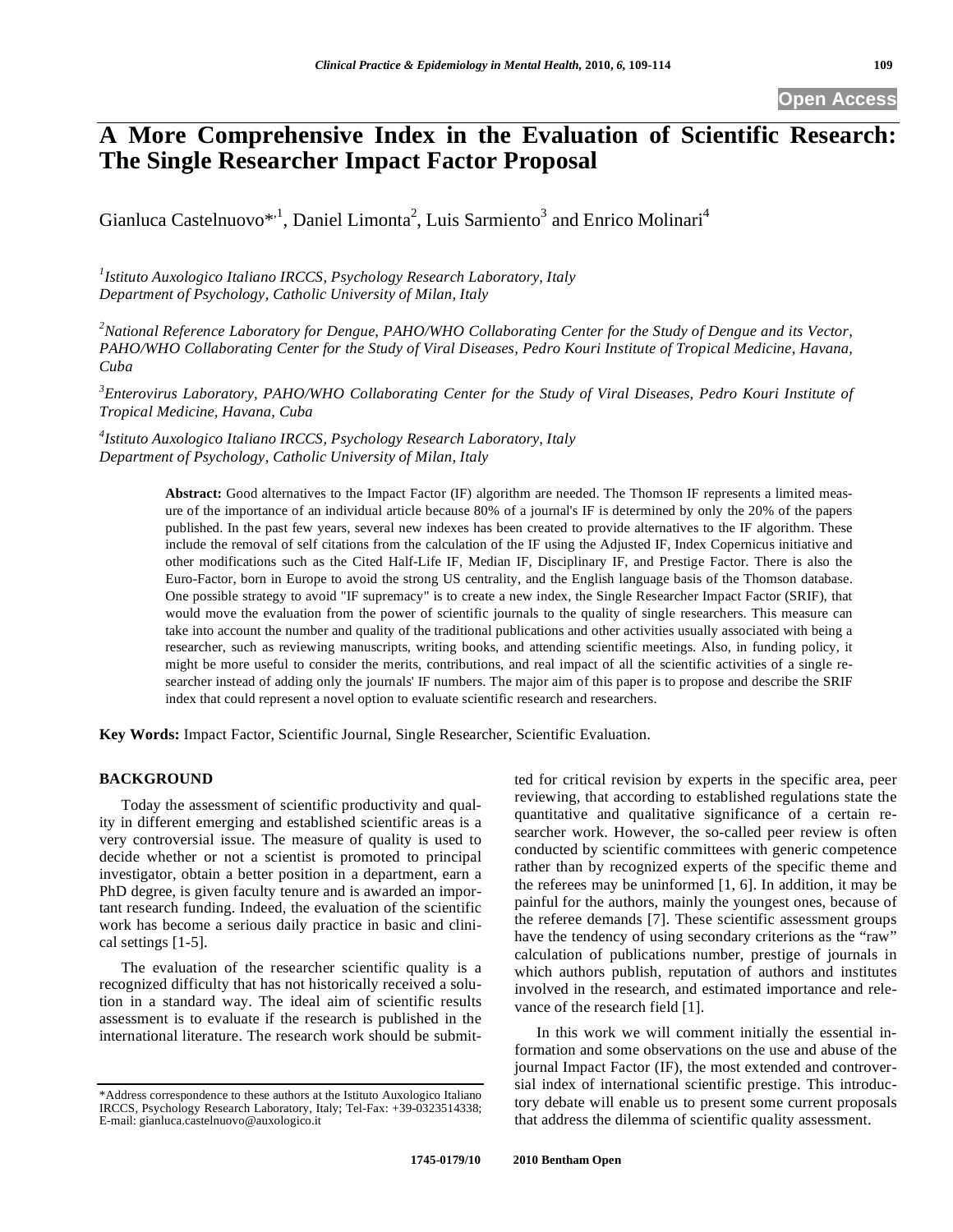## **JOURNAL IMPACT FACTOR DEFINITION**

The IF was created by Eugene Garfield and Irving H. Sher (first mentioned in 1955) to take action on the claiming from the international scientific community to have a simple method to compare journals [8-10]. This number, IF, is obtained after the following calculation:

IF  $(2007)$  = Citations in 2007 (in journals indexed by Thomson Scientific) of articles published in the journal in 2005–2006 divided by the number of "citable" articles by Thomson Scientific that were published in 2005–2006 by the journal.

The citations records are obtained from the Science Citation Index (SCI), an electronic database that records the scientific citations in the reference lists of journals articles.

It is important to bear in mind that the legitimate use, for which the IF was created according to the original intentions of Garfield, was to help libraries in the selection of journals to purchase, assist the authors in the selection of journals to send their own works, and provide an index of journals prestige in which the authors have published.

In this regard, Garfield [8-10] stated that the concept of IF has suffered an evolution during time, acquiring by mistake the double meaning of impact of the journal and impact of the author*.* In fact, in the last years the IF in the European region has always been more used as an index of quality and scientific excellence to receive research projects and funding, and recognition and prestige in the best research institutions [4, 11]. However, Garfield stated that the IF is mainly a useful index to estimate the expected frequency of citations in comparison to the actually obtained [8], although a strong correlation exists between an elevated IF and the journal prestige in the current scientific field [12].

Before we extend the analysis of this index, we have to consider that the IF has become important for the evaluation of research activities in a lot of disciplines, and reached a growing influence in the scientific community. In this regard, the increased use/abuse of the IF might determine the destiny of single researchers, departments and even academic institutions [4, 13-15].

## **ALTERNATIVES TO THE JOURNAL IMPACT FAC-TOR**

Because the IF is derived from citations to all articles in a journal, this number is not statistically representative of single articles. Actually, the greatest part of citations are usually associated to one small part of total articles published by a journal, therefore the IF does not seem to be an appropriate measure of citations obtained by a "regular" article. Indeed, the 80% of a journal's IF is determined by only the 20% of the papers published. Therefore, a high IF doesn't assure a high productivity and scientific excellence of a single researcher and represents a limited measure of the importance of an individual article [1, 16-20].

Other problems (limitations) associated to the use of the IF as qualitative measure of the author's scientific achievements include that books are not included in the database as a source for citations, and the database has the bias of English language exclusively. We mention in this context the article: "Does the impact factor kill the German language?"[21] and consequently is dominated by American publications. On the other hand, limited fields of research do not tend to have journals with high IF [1].

In the past few years, several new indexes have been created to provide alternatives to the IF algorithm. These include the removal of self citations from the calculation of the IF which improve the calculation of the index [22]. A more actual image of the influence of a journal in its scientific field, rather than among all the journals in general, might be a further variant of the impact factor, defined as Scope-Adjusted Impact Factor [23]. The calculation of this index predominantly keeps in mind the thematic area and determines a more different journal classification in comparison to generic original IF which is not "repaired¨. Coelho and colleagues [24], support a reasonable index, notably as the IF traditional analysis through the Kruskal-Wallis that demonstrates it is not possible to compare different disciplines using the IF without adjustments.

Other diverse alternative indexes for the IF recently reviewed by Dong and colleagues [25], might be commented such as the Cited Half-Life IF (CHAL-IF), introduced by Sombatsompop, Markpin and Premkamolnetr [26], the Median IF (MIF) proposed by Rousseau [27], the Disciplinary IF (DIF) proposed by Hirst [28] and also selected by Pudovkin and Garfield [29] and the Journal Performance Indicator (JPI) http://scientific.thomson.com/products/jpi/. Among these proposals, it is particularly significant the European-Factor (EF) [30] which tries to solve the linguistic bias (absolute presence of English language) and territorial (USA-centrality) of the traditional IF system. This index is supported by VICER Publishing http://www.vicer.org/

Van Leeuwen and Moed [31] have developed an alternative system, for the journal impact measurement, named Journal to Field Impact Score (JFIS). This index includes research articles, technical notes, editorial letters and reviews either in the numerator or in the denominator of the equation. Moreover, the JFIS takes into account the mean citations regarding the specific discipline that is considered.

Consequently, there has been an increase in the comprehensive systems for assessment of scientific productivity impact that also take into consideration the development in the web (in some cases exclusively from the web) of some journals, for instance: the External Web IF (WIF), defined by the number of external pages (not belonging to the site in evaluation) containing a link to the data in the Web [32].

Fava and colleagues [33] has discussed very often the IF alternatives topic and proposed the citations analysis as a suitable substitute, affirming that the only reliable system to evaluate the researcher impact are the actual citations, which is possible through the Web of Science from the Institute for Scientific Information (ISI). Therefore, the IF has importance for verifying how much the researchers have contributed to a journal and their development during years; however this index doesn't express a judgment of scientific significance.

At present, three electronic scientific databases provides a measure of an individual's citation rate: Index Copernicus Scientists [34], Scopus [35] and Thomson-Reuters' Re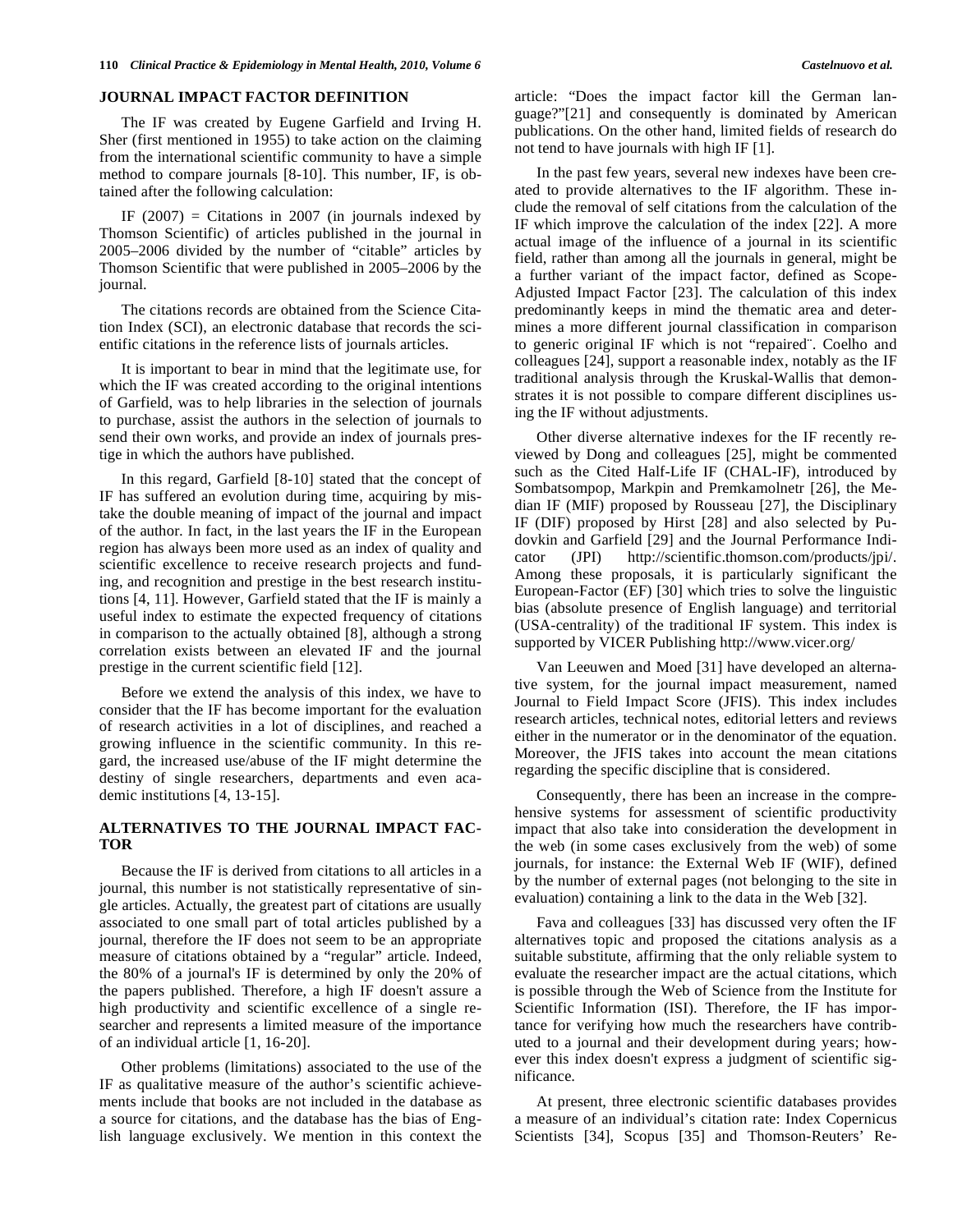searchers ID [36]. Remarkably, Index Copernicus Scientists is the only one which calculates an individualized impact factor [34].

The Index Copernicus Scientists http://www.indexcopernicus. com/info.php?id=1 besides providing scientists with global scientists networking and international research collaboration, present a multi-parameter career assessment system which analyses the researcher individual profile [34]. This goal is accomplished by a uniform scoring system that evaluates the achievements of scientists in three areas of professional activity: research potential [R], teaching potential [T] and administration experience [A]. This Index Copernicus Scientists database may be useful for making decisions for scientific degree promotion purposes, and searching for the best candidates to lead a research group.

Scopus (http://www.scopus.com/), although limited to articles published after 1995, is the world's largest abstract and citation database of peer-reviewed literature and quality web sources [35, 37] and its Scopus Citation Tracker provides a simple way to investigate citations in a number of ways www.info.scopus.com/ctracker . One manner is to evaluate the real-time citation data of articles and authors. Very recently, Scopus announced that the h-index will be also incorporated http://info.scopus.com/news/press/pr\_ 140407.asp. It has been postulated previously that H-index may quantify the scientific output of the researchers [38] and in a more recent work is discussed its power to predict future scientific achievements [39]. Interestingly, Scopus database was used very recently to distinguish the different productivity and visibility of Cuban neuroscientists [40].

The ResearcherID is a website http://www.researcherid. com/ where researchers can register for a unique researcher ID number to avoid the frequent difficulty of author misidentification. In this way the researcher build their publication list using Web of Science and citations counts will be automatically updated in order to generate citation metrics. The h-index for ResearcherID participants is also calculated [36].

Remarkably, it was discussed very recently the need for speed the personal IF assessment in which the subject of calculation is the scientist and not the journal. This measure would really provide a more accurate measure of an individual's citation rate [34].

## **THE SINGLE RESEARCHER IMPACT FACTOR (SRIF) PROPOSAL**

One possible strategy to avoid "IF supremacy" is to propose a new index, the Single Researcher Impact Factor (SRIF) that would move the evaluation from the power of scientific journals to the quality of single researchers [41, 42]. In comparison with the Index Copernicus scientific approach previously described [34], the SRIF is similarly focused on the single researcher, but it is not, just dedicated to the scientific "impact factor" not considering the complex (not only scientific) researcher individual profile for making decisions and searching for the best candidates to lead a research group.

This measure can take into account the number and quality of traditional publications and other activities usually associated with being a researcher, such as reviewing manu-

## *Alternatives to the Impact Factor Clinical Practice & Epidemiology in Mental Health, 2010, Volume 6* **111**

scripts, write a book, and participating in scientific meetings. Additionally, in funding policy, it might be more useful to consider the merits, contributions, and real impacts of all the scientific activities of a single researcher, instead of measuring or adding only the IF numbers.

We will take into account some aspects of the suggestions done previously by Laudanna and colleagues [43] to propose this impact factor integrative system, the SRIF, to asses in a better way the scientific productivity. In fact, more than an index, we propose a more comprehensive system of evaluation.

We will consider several kinds of scientific products and scientific activities:

- Publications (journal articles, books, oral and poster presentations in scientific meetings). These publications might be in press or in electronic-digital format.
- Products, that are elaborated as software, CD-ROM, videos, databases, etc.
- Activities, or all those reported scientific activities that do not necessarily correspond to the production of manuscripts or other elaborated products such as scientific positions or positions in conferences organization, participation in journal editorial boards, activities on human resources education, and participation in international funding projects.

Currently, these scientific activities balance and strength the traditional scientific productivity (journal publications, books, chapters in books), related to the management of modern science [5].

We take into consideration the definition, with precision, of certain scientific criterions that enable us to consider the significance of various types of publications, products and activities and to assign a determined score to them. These single scores will be summed at the end of the SRIF calculation if desired (Table **1**).

In the classification of publications, some aspects are important for differentiating in a better way the several types of publications (books, articles, presentations in congresses):

- Reviewing rigorousness of submitted works: for instance, an article in a journal has usually a more rigorous selection than an oral presentation in a congress.
- Degree of idea originality in the work: it is supposed that a book authorship, in comparison with book editing work, generally allow the expression of more original thinking.
- Quantity of required work: a book editing usually requires a more accurate organization and presentation of several contributions than a poster in a meeting.

However, it is essential the flexibility of simple categories in the classification. The maximum and minimum values, fixed for every type of publication or product that tolerate variability in the score regarding its impact, for instance: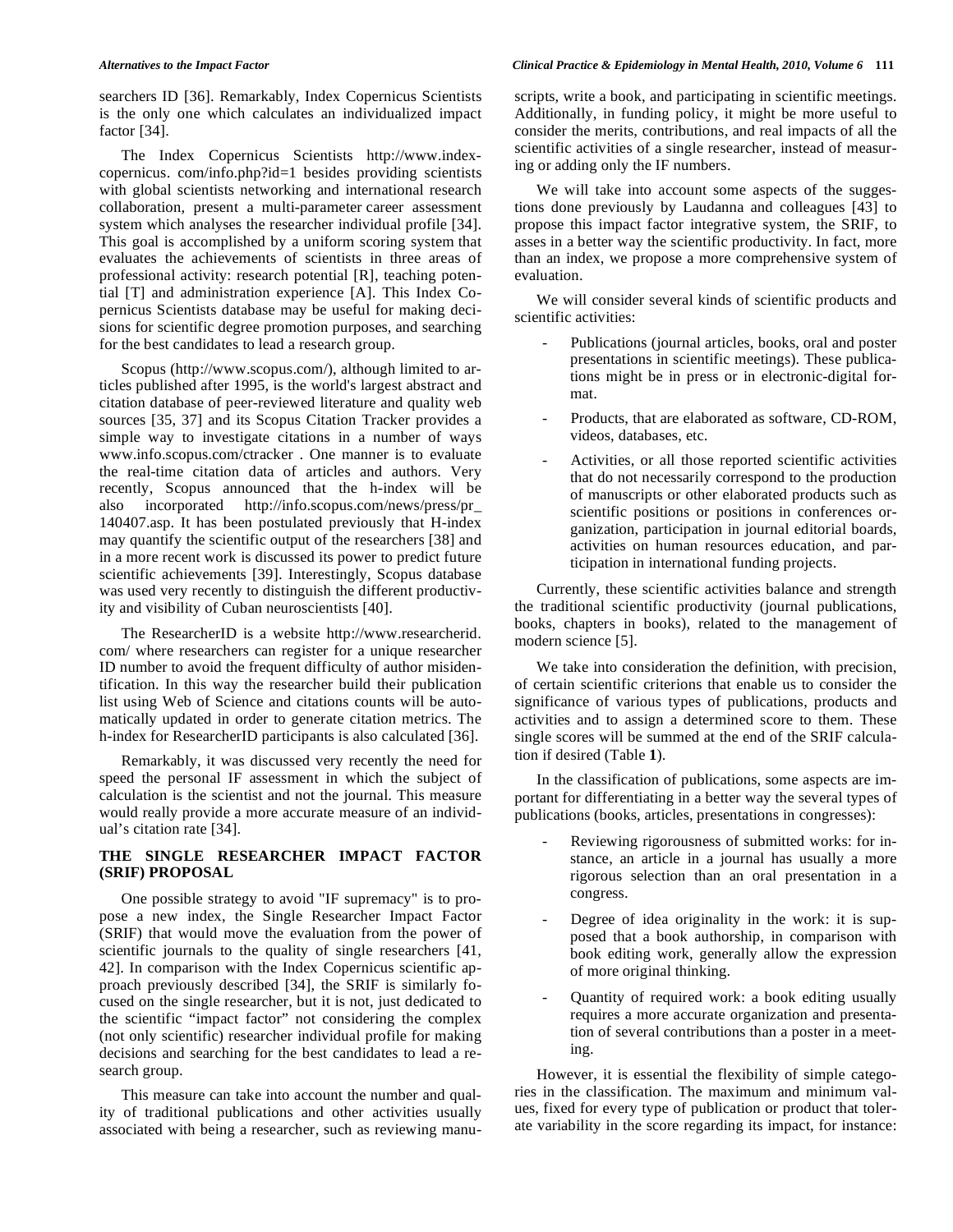| Table 1. Evaluation System of Scientific Publications and Products |  |
|--------------------------------------------------------------------|--|
|                                                                    |  |

|                                                         | <b>International</b> | <b>National</b> |
|---------------------------------------------------------|----------------------|-----------------|
| <b>Books</b>                                            | 10                   |                 |
| Articles in journals included in the SCI                | 9                    | 4.5             |
| Chapters in a book                                      | 8                    |                 |
| Edition of a book                                       |                      | 3.5             |
| Articles in journals not included in the SCI            |                      | 0.5             |
| Oral presentations in Congresses/Workshops/Conferences  | 0.5                  | 0.25            |
| Poster presentation in Congresses/Workshops/Conferences | 0.2                  | 0.1             |
| Electronic items: Databases, CD-ROM, Software, video    |                      | 0.5             |

Note: SCI, Science Citation Index

a book authorship can receive a score from a minimum of 5 (national) to a maximum of 10 (international).

This solution assures enough variability to the scores, and avoids the risks of reductionism and rigidity because of simple classifications based on the importance of publication types, for instance, "article in journal" or "book" category. Accordingly, there is still the possibility that a certain book chapter receives, taking into account its specific value (international/national), a similar or superior score than an article in a journal.

Regarding the scientific publications and products scores, in order to stress the significance of the first author work, we propose to multiply the score by two when the SRIF of the first author is calculated.

Here, we describe in detail every category already described in Table **1**.

1. Books and journals articles: traditionally, they are the most wanted scientific products; therefore they have the maximum scores. It is highly acknowledged that international books may have slightly superior maximum scores than articles in journals included in a Citation Index if they are published by very prestigious publishing editorial companies. In the evaluation of one specific journal, the IF already takes into account the comparison of journals from the same discipline, the rejection rate of the journal, understood as the index of difficulty to overcome the publishing sieve that for some journals is above 90%, and the prestige of the journal editorial board. Remarkably, the calculation of the individual publications scores will also take into consideration the number of actual citations trough the Web of Science from the ISI because this number will be multiplied by the publication score (national/international) and later by the journal IF that the journal sustain at the time of the publication in the numerator. The denominator will be always 5 considering this calculation will be performed with articles published in the last five years. The calculation would be the following:

This calculation considers besides the international/national journal IF, the actual citation index of individual articles in a 5 years period. In this way, it is presented an alternative to the IF taking into account previous works postulating IF bias regarding the citation analysis [33] and the time (two years) included in the traditional IF calculation [44]. The publication score calculation of the SRIF also differentiate from the very recent proposal of Mark R. Graczynski named Personal IF [34] that do not take into account the authorship order significance and the limited time period of the previous two years.

- 2. Contributions to a book: it is accepted a book chapter requires less work and analysis than a whole book. In addition, the scientific visibility will be much greater to book authors.
- 3. Presentations in congresses: the authorship of a poster presentation in a congress is considered inferior than an oral presentation. Thus, it is reasonable that a meeting poster, usually requiring a smaller commitment, assume lower scores in the category.

We will also take into consideration some activities that fluctuate from the scientific to the technical field, from the theory to the pragmatic field. In these activities, there are works developed for journals, congresses, panels, scientific management, awards, teaching, and projects coordination. It is also highlighted in a more detailed manner between a member of the scientific meeting committee and the chairperson; and in the case of journals among the editors and journals referees.

A summary of the scores attributed by the authors in these activities are described in Table **2**.

Regarding the journals work, we propose to take advantages of the IF again. This time we will multiply the editors/referees score by the IF media (a mean between the journal IF at the beginning of the journal work and at the end of the work period), afterwards this number will be multiplied by the years in charge. The calculation of the work in individual journals would be in the following way:

Editors/referees  $IF = score X IF media X years of work$ 

Publications  $score =$  international/national score X number of citations X journal IF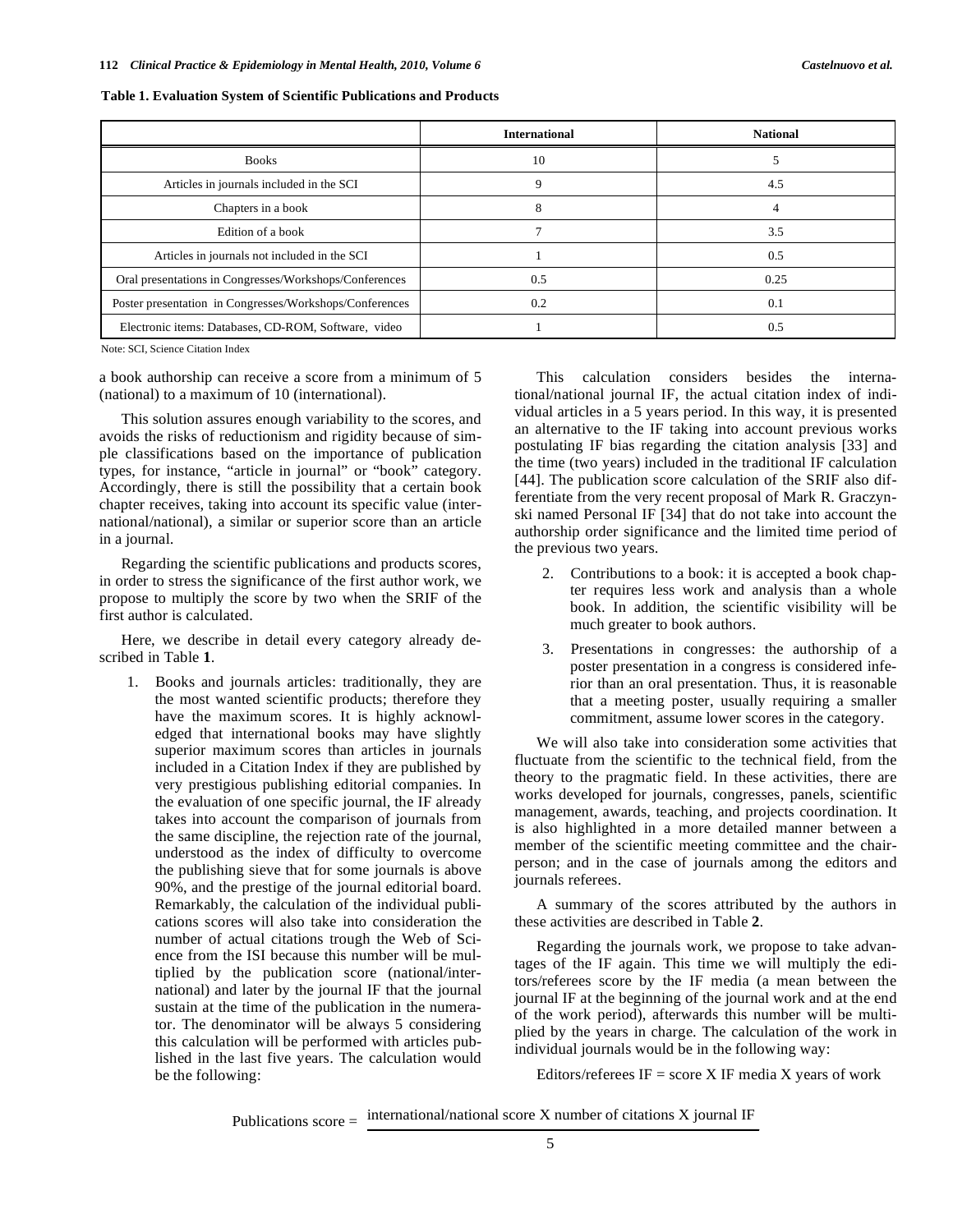| <b>Journals</b>                            | <b>International</b>        | <b>National</b> |
|--------------------------------------------|-----------------------------|-----------------|
| Editor in Chief                            | $\sqrt{5}$                  | $2.5\,$         |
| Editor                                     | $\overline{4}$              | $\overline{2}$  |
| <b>Editorial Board member</b>              | $\overline{3}$              | 1.5             |
| Referee                                    | $\overline{2}$              | $\mathbf{1}$    |
| Congresses/Workshops/Conferences           |                             |                 |
| Scientific Chairperson                     | 5                           | 2.5             |
| Scientific committee member                | $\mathfrak{Z}$              | 1.5             |
| Referee                                    | $\mathbf{1}$                | 0.5             |
| <b>Teaching</b>                            |                             |                 |
| Instructor                                 | $\sqrt{2}$                  | $\mathbf{1}$    |
| Assistant                                  | $\ensuremath{\mathfrak{Z}}$ | 1.5             |
| Senior                                     | $\overline{4}$              | 2               |
| <b>Scientific category</b>                 |                             |                 |
| ${\tt PhD}$                                | 10                          | $\sqrt{5}$      |
| MSc                                        | $\mathfrak{Z}$              | 1.5             |
| <b>Societies, Foundations and Agencies</b> |                             |                 |
| Chairperson                                | $5\,$                       | $2.5\,$         |
| Board                                      | 3                           | 1.5             |
| Member                                     | $\mathbf{1}$                | 0.5             |
| Awards                                     | 5                           | 2.5             |

#### **Table 2. System for Scientific Activities Evaluation**

Note: international teaching will be considered if the professors are included in international courses. International scientific categories (PhD, MSc) will be considered when they were obtained in international institutions.

In this way, the extremely needed peer reviewing work for the success of modern science [6] would be rewarded. Regarding the importance of considering the peer reviewer responsibilities, it is important to take into account that writing and finalizing an article is a very complex process where reviewers can usually offer a valid and crucial scientific contribution that can make an article ready to be published and appreciated in the scientific community. In order to make peer-reviewers more compliant in their fundamental role for the improvement of science, one possible solution is to create a new index that can take into account other activities usually associated with being a researcher, such as reviewing manuscripts. By replacing the journal-centered IF with a single researcher-centered IF, that can include reviewing activity too, the evaluation of individual scientific impact in the community will be more accurate and could motivate researchers, overall young ones, in reviewing without frustration [45-47].

In order to check the validity of this SRIF proposal, our goal is to carry out a pilot study in a university or research institute to compare the usefulness of our SRIF with the traditional IF. It is important that our method could be challenged in a statistical study with the traditional IF.

## **CONCLUSION**

In this work we have discussed that IF has merits and defects. We have also stressed on its limitations and the alternatives of such an index to continue the significant debate already emerged in the global scientific community. What are we going to do with the IF? Some authors think it is good to preserve such an index while is found another parameter or a better parameter [10]. In the meantime the scientific community should finally elaborate not a substitutive index but an integrative one, or a battery of indexes. In this regard, we believe should be considered carefully the SRIF as an assessment system of scientific productivity. This system, with appropriate changes and integrations, would be able to adapt well to different scientific disciplines.

### **ACKNOWLEDGEMENTS**

This article was supported by the TECNOB Project (Technology for Obesity Project) -"Compagnia di San Paolo" Italian private foundation.

#### **AUTHOR CONTRIBUTION**

GC and DL conceived and designed the study. GC and DL contributed equally to this work. LS participated in the